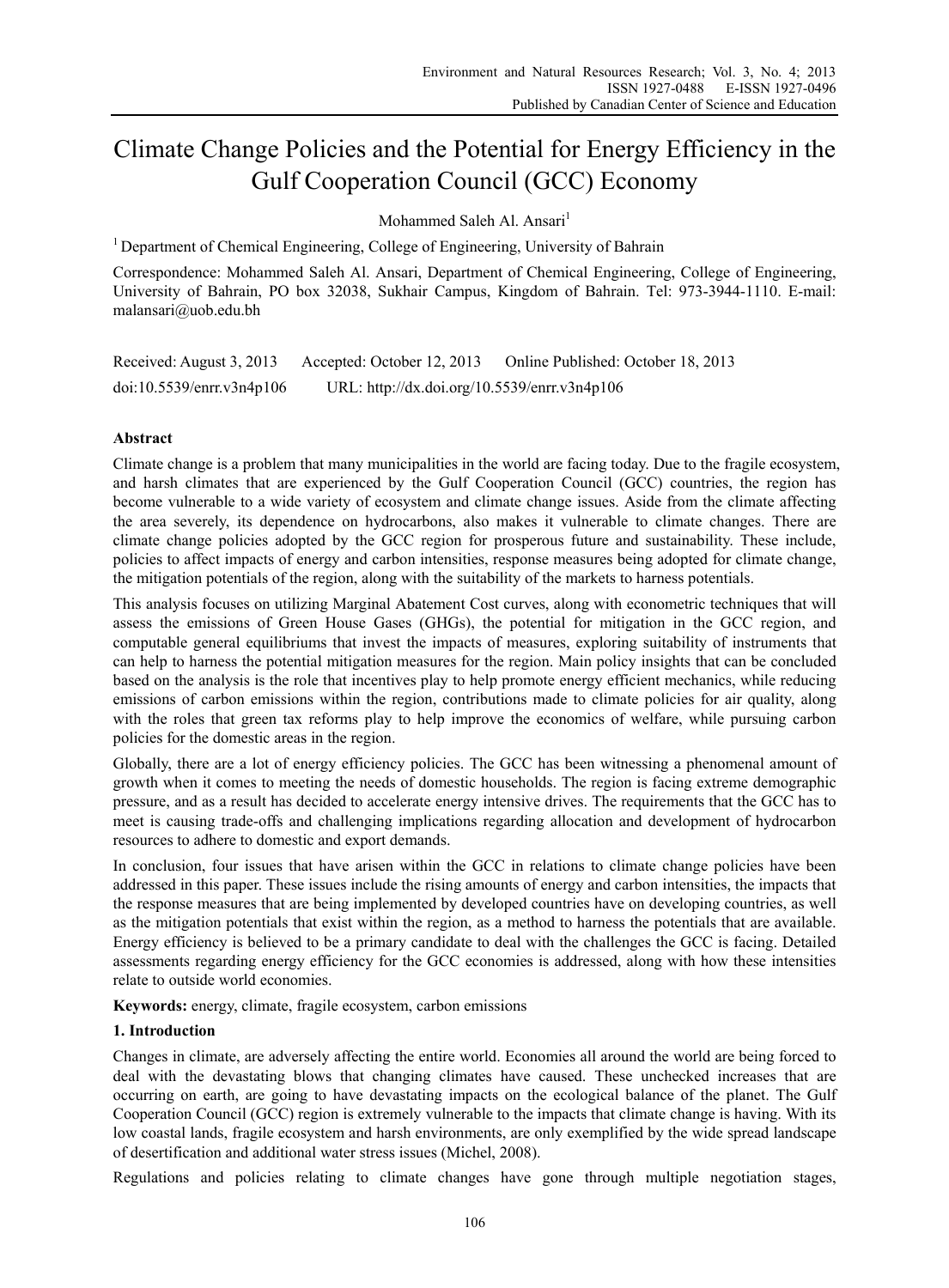implementation stages, and adoption stages. Despite the controversies that have arisen regarding climate changes being a result of man-made inventions and natural phenomenon's, the issues that the world is experiencing due to these changes has moved to the top of the agenda of many nations throughout the world (Coccia et al., 2012).

The increased amount of concern that nations have regarding climate changes, has led to the creation of a new union and called United Nations Framework Convention on Climate Change, or UNFCC. This union was formed in 1992. The main focus of this group is to stabilize greenhouse gases that are being released into the earth's atmosphere at an alarming rate. The group believes that by stabilizing these gases that this will help prevent further anthropogenic interference to the climate system, without affecting the aspirations that developing countries have, or affecting economic growth for sustainability.

Up until 2012, countries within the GCC and other surrounding developing nations, were exempt from the measures that the group was taking to mitigate the release of greenhouse gases (Hill et al., 2008). The region was at a standstill, they were experiencing the negative impacts that climate change had on the area (Hill et al., 2008), and spillover impacts were being experienced due to the mitigation policies that other countries were involved in. Economies within the GCC are vulnerable to climate change, and they also have vulnerabilities when it comes to the response measures that are being made to control the changing climates. The latter vulnerabilities that the region possesses is due in part by the high amount of dependence the region has for one of its greatest exports, hydrocarbon. Therefore, it is important that an adaptation approach that addresses both of the vulnerabilities that the region has, is taken into consideration when mitigation responses are being deployed. An adaptation approach that is taken within the GCC will need to address domestic efforts, as well as parallel the international efforts that are being taken to help minimize the impacts of the response measures and strengthen the resilience of ecology, enabling these economies to be able to cope with climate changes and the related policies that are being implemented as a result. The good news is that the response measures that are being taken, have revealed through literature, that the negative spillover impacts the GCC region is experiencing may be reduced, if Annex I countries implement mitigation measures that are efficiently market-based.

Due to their growing GHG gas footprints, a lot of GCC countries may be considered probable candidates for binding emission targets. Therefore, it is important that the policymakers within the GCC investigate their countries greenhouse gas mitigation potential, and decide on what mitigation commitments they will be able to adhere to in the future, screening out any opportunities that award for voluntary abatement actions. In order to apply mitigation tactics, policy makers will need to identify the spillover impacts that countries that are already developed are having on the GCC region, and how these impacts can be mediated through utilizing policy instruments that are efficient. Further studies need to be made to determine the mitigation potential that the GCC countries have in regards to GHG emissions, and the utilization of market based instruments need to be used in order to harness the potential that the region encompasses (Michel et al., 2013).

Modernization and industrialization have been expanding in too many undeveloped countries for the past three decades. Albeit, the expansion is happening at differing paces, and is causing differing consequences as a result. One of the negative consequences that this rapid expansion is causing is it is forcing domestic and municipalities to have increased demand for energy, and drives for energy efficient mechanisms are needing to be adopted to adhere to the demand. The strongest stimulus to augment energy efficiency policies and measures within the world have emerged as an environmental concern, especially during the latter half of the twentieth century, as strong calls for sustainable development as it relates to global warming have been adopted, following a publication made by the United Nations (UN, 2000). However, contrary to popular belief, energy efficient measures are not only limited to energy-poor areas, it is also taking shape in countries that are energy-rich, to help decrease pressures being put on budgets and resources, ensuring that the growing demands for domestic energy needs are met.

Along the GCC levels, domestic energy requirements are growing at higher rates, than were ever anticipated, and they are expected to continue to grow over the near future. The primary drivers for energy utilization, are economic growth, population growth, industrialization, harsh climatic conditions, and modernization. With these increasing demands, demands for power generation, industry feedstock, and transport fuels is causing implications for trade-offs on allocating hydrocarbon resources between exporting and the demand of domestics.

On the other hand, when comparing the advantages that the GCC region has regarding their hydrocarbon resources, increased growth and demand on a domestic level for energy, may not pose any major concerns, if the demand is supported by sound economic practices. But, there is fear that with very low domestic energy prices, that encouragement for wastage and inefficiencies is being given. Also, just like in various other countries, there is an increased awareness within the GCC to conserve resources that can be depleted, and to take steps that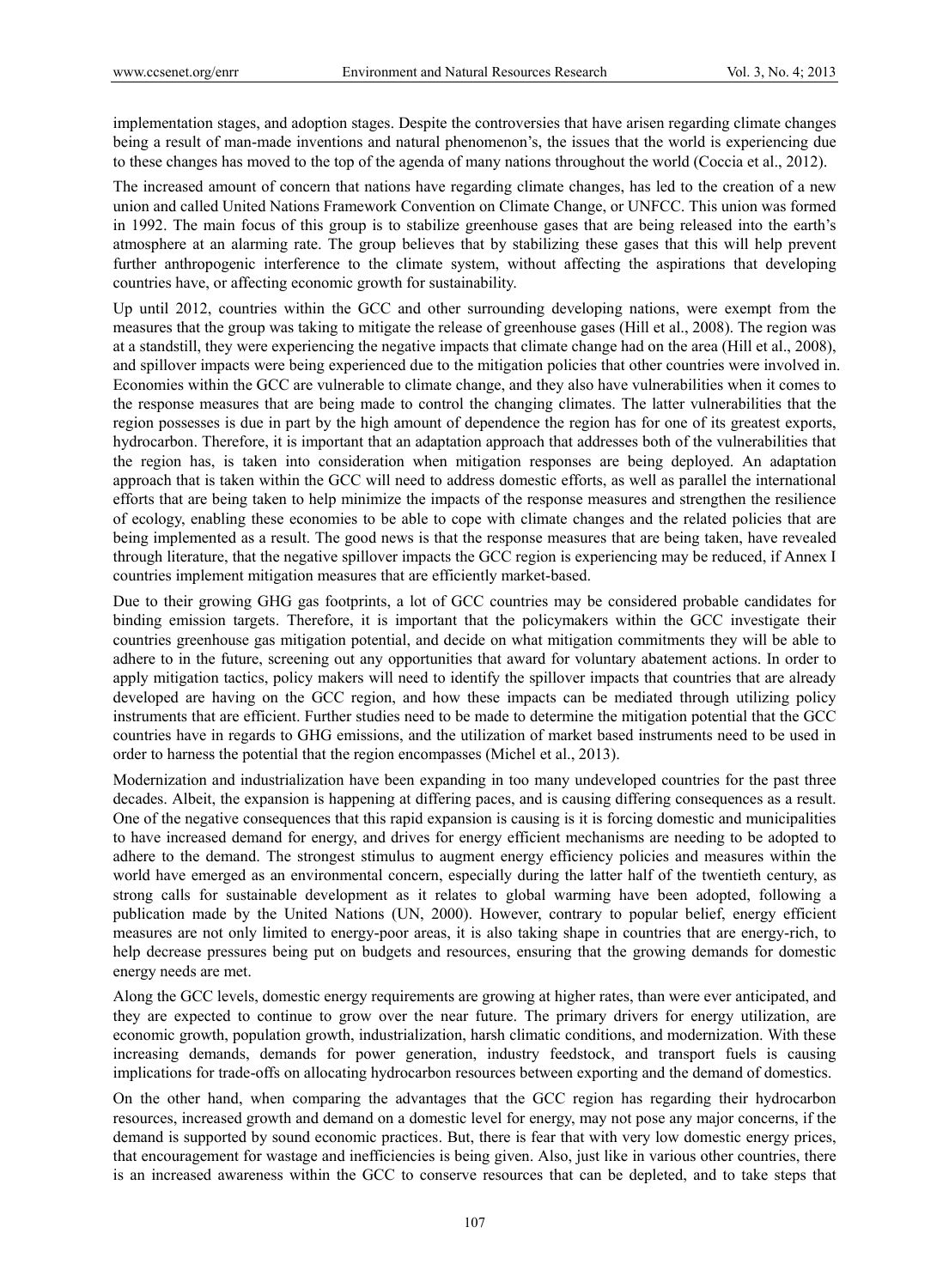enable optimizing energy for clear environmental, economic, as well as social reasons. This increased awareness results in measures and efforts being taken in order to rationalize energy, while achieving a sustainable economy. Energy intensities within GCC economies as they relate to other world economies, and quantifying saving potentials that exist in the GCC based on assessing energy intensities are assessed (Babiker, 2010).

Gulf Cooperation Council (GCC) countries which is the core of GCC council are made up of the six countries in the Arabian Peninsula. The region is made up to cover three million  $km^2$ , the southeastern area of the peninsula is the Rub'al-Khali, the Empty Quarter, which is the world's largest expanse of continuous sand. Politically, the Arabian Peninsula consists of Saudi Arabia, Kuwait, Bahrain, Qatar, the United Arab Emirates, the Sultanate of Oman, and lately accepted to add the Republic of Yemen. Together, these countries (excluding the Republic of Yemen) constitute the Gulf Cooperation Council (GCC). The aim of this collective is to promote coordination between member states in all fields in order to achieve unity. The energy security became of the most prominent subject that raising the alarm for saving and policy of sustainability.

### **2. Facing the Challenge: CO<sub>2</sub> and Energy Intensities in the GCC**

The term energy intensity is used to describe the amounts of energy that are consumed by an area per unit of their economic activities. Along the aggregate levels, energy intensity is expressed as Gross Domestic Product, or GDP units. The acronym of British Thermal Unit of energy BTU is used to represent real monies, of GDP, when other countries are brought in for comparison, PPP an acronym for purchasing power parity is used. Table 1 shows the primary energy intensity (BTU/\$ PPP) calculated for year 2010 as Purchasing Power Parity.

|              | <b>Calculated Primary</b> |
|--------------|---------------------------|
| Country      | <b>Energy Intensity</b>   |
|              | (BTU/\$ PPP), 2010        |
| Morrocco     | 6000                      |
| Tunisia      | 6000                      |
| UK           | 8000                      |
| Japan        | 7000                      |
| India        | 7300                      |
| <b>OECD</b>  | 8400                      |
| World        | 9800                      |
| <b>US</b>    | 9900                      |
| Egypt        | 10000                     |
| Jordan       | 11300                     |
| Middle East  | 12300                     |
| Oman         | 15600                     |
| Saudi Arabia | 18400                     |
| Bahrain      | 19300                     |
| <b>UAE</b>   | 19800                     |
| Kuwait       | 20600                     |
| Qatar        | 21400                     |
|              |                           |

Table 1. Primary energy intensity (BTU/\$PPP) (Mario, 2012)

It is apparent that the GCC region has extremely high energy intensity patterns, when compared to world average numbers. The GCC is more than twice higher than other economies within the area. Investigations of the high energy intensities within the GCC, looking at the consumer and producer sides, points out that there is a presence of large inefficiencies within the GCC economies, especially given to the effects of the low energy prices, along with the absence of regulations for energy efficiency. According to statistics, the GCC region has experienced an excess of 100%, over a period spanning from 1980-2010 (UN, 2011; UNDP, 2012). According to the Table 2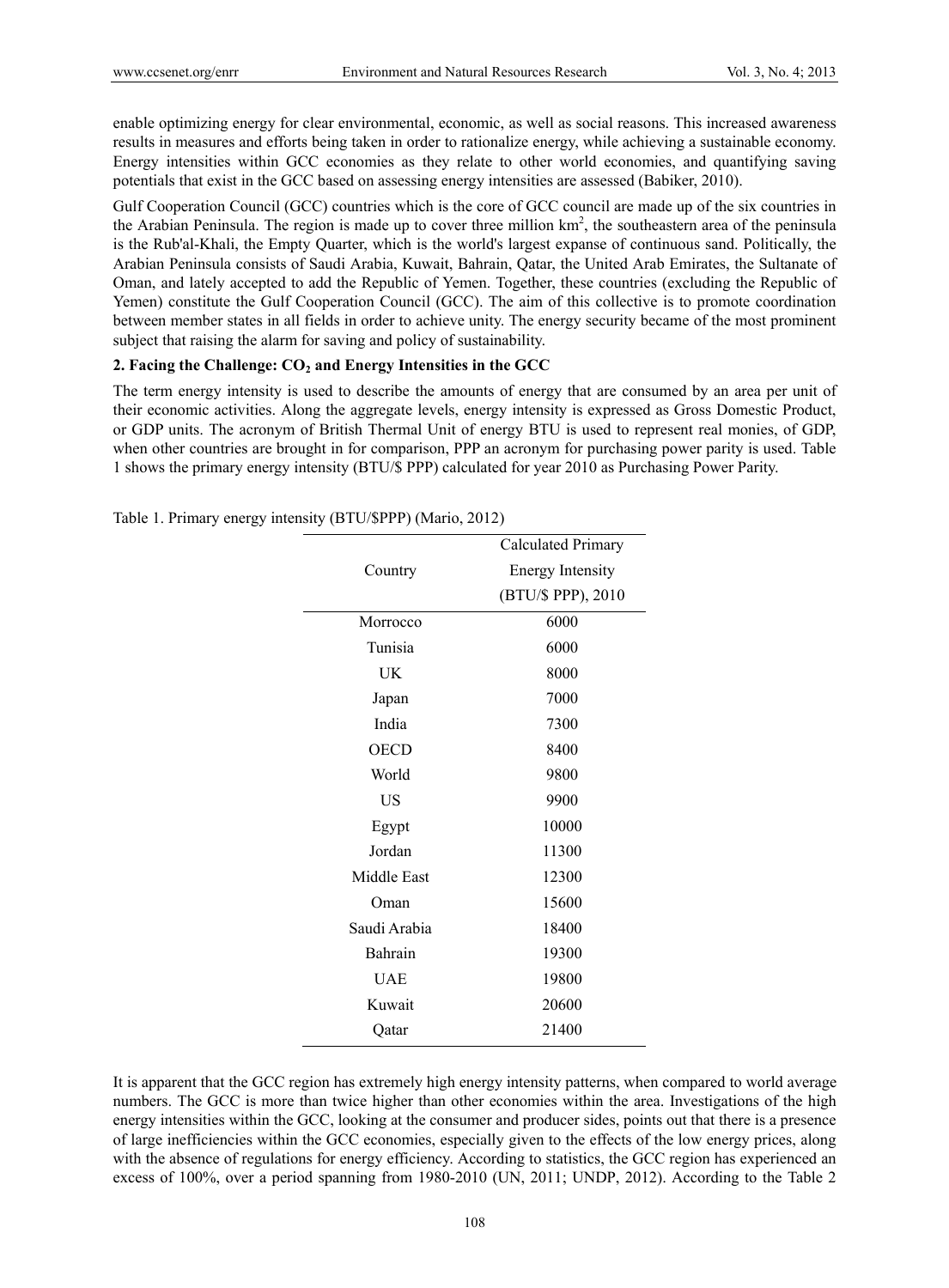supported by literatures over a wide range of time that the highest primary energy intensity in terms of BTU/\$PPP has scored for GCC countries as Bahrain 622 thousands, UAE 670 thousands, Saudi Arabia as 300 thousands (UN, 2011).

|              | Per Capita Primary        |  |  |  |
|--------------|---------------------------|--|--|--|
| Country      | <b>Energy Consumption</b> |  |  |  |
|              | (BTU/\$ PPP), 2010        |  |  |  |
| Morrocco     | 71000                     |  |  |  |
| Tunisia      | 69000                     |  |  |  |
| UK           | 170000                    |  |  |  |
| Japan        | 170000                    |  |  |  |
| India        | 73000                     |  |  |  |
| <b>OECD</b>  | 84000                     |  |  |  |
| World        | 123000                    |  |  |  |
| <b>US</b>    | 312000                    |  |  |  |
| Egypt        | 100000                    |  |  |  |
| Jordan       | 76000                     |  |  |  |
| Middle East  | 127000                    |  |  |  |
| Oman         | 290500                    |  |  |  |
| Saudi Arabia | 300000                    |  |  |  |
| Bahrain      | 622000                    |  |  |  |
| <b>UAE</b>   | 670000                    |  |  |  |
| Kuwait       | 730000                    |  |  |  |
| Qatar        | 1000000                   |  |  |  |
|              |                           |  |  |  |

Table 2. Per capita primary energy consumption (BTU/\$PPP) (Mario, 2012)

This suggests that energy intensities within GCC countries are off-track from a time-wise as well as a cross-section perspective. Before this can be characterized as inefficiency, further analyses need to be taken for all of the factors involved that explain the various within cross-countries for energy intensity. However, in contrast, energy efficiency is a fairly narrow concept. When speaking about energy intensity from an economic standpoint, it relates to an increase in the productivity of energy, which is brought about by increasing cost-effectiveness of the input of energy, within production processes. Therefore, it is important to note that energy intensity is not the same thing as energy efficiency. When energy intensity declines, this does not mean that there is an improvement in energy efficiency, due to the fact that the decline that is experienced could be a result of the economic structure changing, which in particular, has to do with the process of production, without an involvement of explicit energy efficiency actions being taken.

There is another issue that arises whenever energy intensities are being calculating. These relate to primary as well as secondary forms of energy. Intensities can be computed from two different sides. They can be computed from a primary energy supply side, which are the fuels that directly affect the economy, and then there are intensities that affect the final energy side, which is the indirect and direct final utilization of energy within the company, with the differences between these two measures being the losses of transmission. The conventional way to compute the information, is through the primary intensities aggregate levels, with the final intensities being the sectoral or end-utilization of the source. Table 3 Averaged Normalized Primary Energy Intensity Trends has been taken as a duration of 5 years to show that the GCC countries has an average higher motivation towards primary energy intensity trends (Babiker, 2012).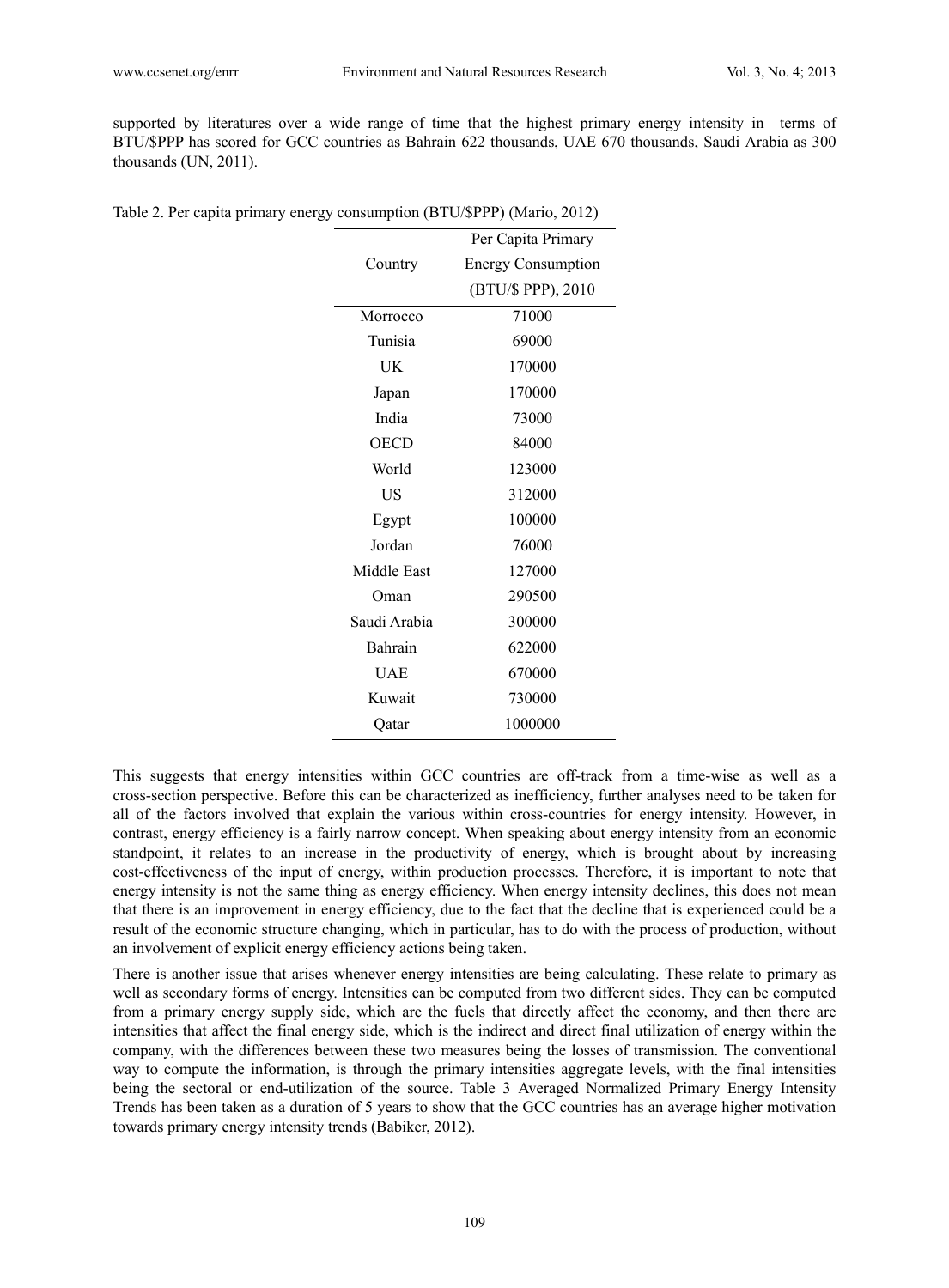|             | 1980-1985 | 1985-1990 | 1990-1995 | 1995-2000 | 2000-2005 | 2005-2010 |  |
|-------------|-----------|-----------|-----------|-----------|-----------|-----------|--|
| US          | 80        | 70        | 65        | 55        | 45        | 43        |  |
| UK          | 75        | 66        | 56        | 53        | 48        | 45        |  |
| <b>GCC</b>  | 130       | 158       | 180       | 197       | 199       | 223       |  |
| Middle East | 122       | 176       | 184       | 197       | 205       | 220       |  |
| <b>OECD</b> | 70        | 63        | 55        | 52        | 48        | 45        |  |

Table 3. Averaged normalized primary energy intensity trends (Michel et al., 2013)

Consistent with the increased amounts of energy intensities within the GCC region,  $CO<sub>2</sub>$  intensities are also uniformly high, posing the same percentage in comparison to energy intensities. The  $CO<sub>2</sub>$  emissions within the GCC region are twice the amount as other regions. Something that is even more striking regarding  $CO<sub>2</sub>$ emissions, is the fact that other countries have seen a decrease in emissions, while the GCC region has seen a gradual increase between the time frame of 1990s and 2010. In contrast, the GCC region is emitting far more  $CO<sub>2</sub>$  emissions, than any other region per capita. The  $CO<sub>2</sub>$  emissions showcase that the GCC is placing large carbon footprints on the world that cannot be erased. Looking at the Table 4 Averaged Normalized Primary Energy Intensity Trends to conclude that the normalized energy intensity trends for GCC countries has a higher than Organization for Economic Cooperation and Development (OECD) countries.

Table 4. Averaged normalized primary energy intensity trends (Michel et al, 2013) modified by author

|             | 1980-1985 | 1985-1990 | 1990-1995 | 1995-2000 | 2000-2005 | 2005-2010 |
|-------------|-----------|-----------|-----------|-----------|-----------|-----------|
| GCC         | 0.70      | 0.80      | 0.84      | 0.85      | 0.87      | 0.86      |
| <b>OECD</b> | 96        | 0.55      | 0.51      | 0.48      | 0.42      | 0.38      |

The large carbon footprints that the GCC is placing on the world, is raising a lot of concerns for environmental policies and reasons for international mitigation techniques to need to be made within the region to help assist with future climate change regimes. However, despite the carbon footprints being made, this represents opportunities for cheaply priced mitigation potentials to be made, when they are combined with inefficient energy systems within various countries of the region.

#### **3. Variations Regarding Energy Intensities: Econometric Approaches**

Just like any other commodity that is used, demands for energy, are usually drive by price, and income. However, given the climate-sensitivity of this commodity, the demand for energy is also dependent greatly upon the conditions of climate. Furthermore, variations regarding energy demands across countries, can also be linked to several structural factors as well. Factors such as demographic structure, economic structure, and the development stage of the country. Given the differences that exist when discussing energy intensity and energy efficiency, the latter of thought may also equally be determined by these two factors as well.

There are two different approaches that are shown in literary works, when it comes to econometric modeling of the intensity of energies. One approach, which is referred to as the Divisia Decomposition approach, breaks the intensities index, into structural components and socioeconomic parts, utilizing rations and then assessing the contributions of different drivers econometrically (Sun, 1998), Cornillie and Fankhauser (2004). The other type of approach applies to the economic theories of households and the firm behaviors that are used to identify energy intensity driver's that can guide specifications of econometric estimations. Hang and Tu (2007), do analyzes of energy intensities as they relate to household levels, deriving their functional relations from a utility style maximization framework model. The primary determinants when it comes to intensities within these frameworks are identified by household incomes and the prices the households are being charged for their consumption of energy products.

Sue Wing (2008), takes a different approach when analyzing energy intensities. The approach taken by Wing, is measuring energy intensities at firm levels, coming up with a derivative of relations from a cost minimization standpoint. From this frameworks standpoint, the primary derivers of energy intensities are prices, output, technology, and structural barriers. The specifications utilized in these models, are consistent with the scale ups that are utilized at the household levels, and the firm variables within the theoretical approach is at the national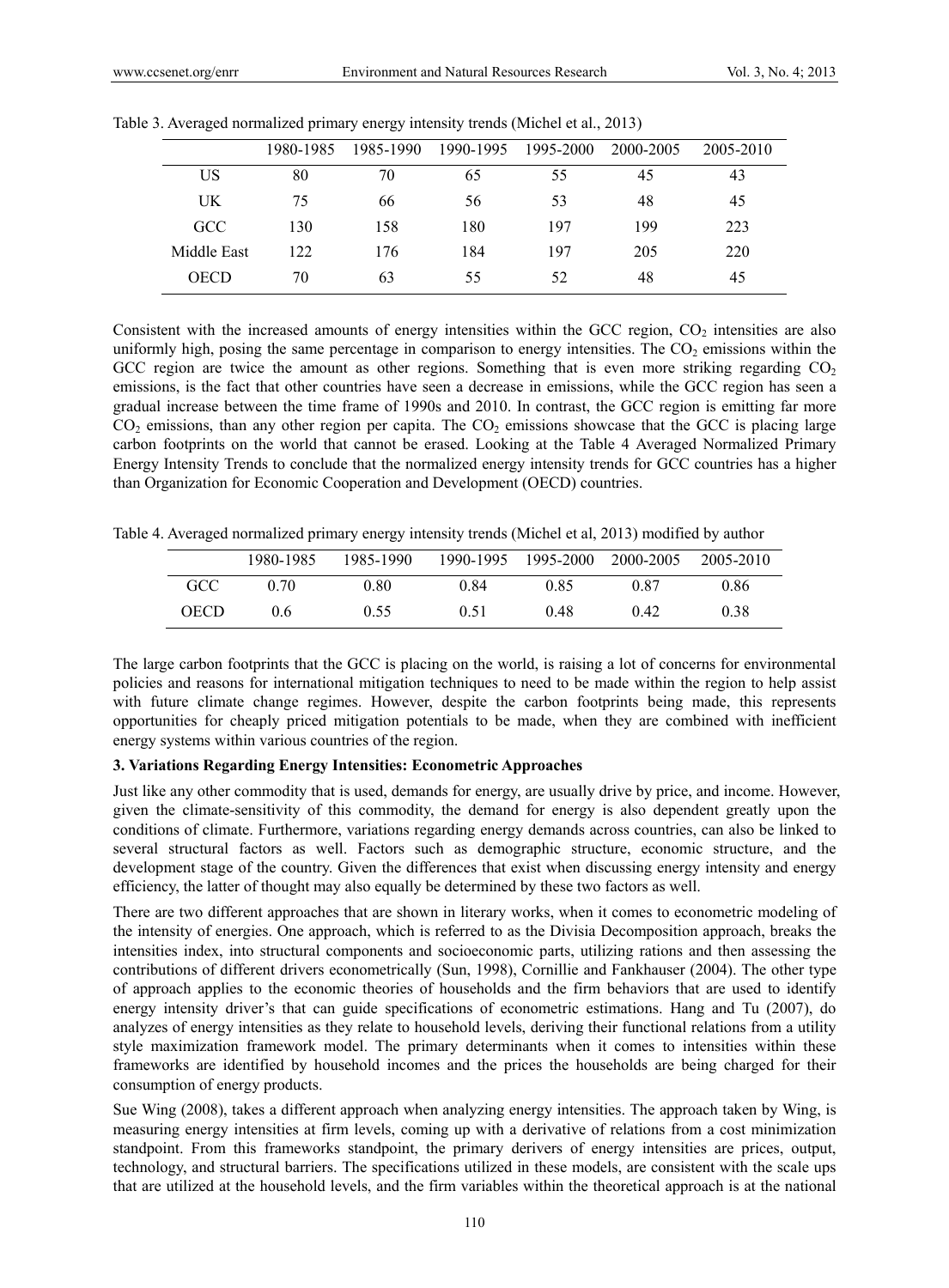#### levels.

The two different approaches that are employed are used to investigate and qualify the magnitude of the mitigation potential within the GCC region. The initial approach, which is the Divisia Decomposition, is considered to be an accounting approach that takes into account cross-country comparisons as they relate to energy intensities, discerning whether there are excessive amounts of use regarding energies within the region, and the potential for saving energy, and mitigating carbon. The second approach is more analytical, it involves constructing as well as computing greenhouse gas abatement from a cost standpoint (Cornillie & Fankhauser, 2004; Douglas et al., 2012).

### **4. The Top-Down Energy Saving Assessment Potentials for the GCC Region**

Two approaches can be used to assess energy efficiency potential in economies. These approaches are referred to as a Bottom-Up technological approach, and a Top-Down macroeconomic approach. The way that the Top-Down approach is conducted, is usually on sectoral or national levels. This approach involves doing a comparison of indices that relate to the intensity of energy for specific economies or sectors of benchmark countries or groups of countries, after a few controlling factors that may explain variations relating to performance indexes within benchmark groups is performed. During a study, Babiker (2010) used the Top-Down approach when assessing energy savings or the energy efficiency potential within the economies in the GCC, utilizing a set of IEA datasets of 140 different countries. Babiker utilized an estimates model that was consistent with literature done by Wing (2008) and Hand and Tu (2007). The model is equated to determined Intensity of Energy that follows (Ii =  $\beta$ ' xi+ μi); where, x determined to be a vector of explanatory variables, μ is considered to be a type of stochastic term for an error, and the N was the size of the sample that was assessed.

When it comes to ranking, the price of energy is the factor that has the biggest impact on the intensity of energy. Followed closely by climatic conditions, economic development stages, the structure of the economy, and the income earned per household. Something that is even more surprising is the fact that Kuznets hypotheses regarding the negative effects of coefficients within the second order income terms are strongly supported. According to this hypothesis, the intensity of energy increased whenever income increases at early developmental stages. However the intensity of energy begins to decline with the growth of income, during latter stages of economic development.

Taking the benchmark sample into consideration, and following the algorithm precisely, when the coefficients are applied to GCC data, the results from doing these two steps indicate that the primary intensity of energy is the actual intensity of energy that the GCC encompasses. The implied excess intensities along with the implied excess energy use, showcase the potential savings for energy within GCC countries.

Results of utilizing this algorithm to come to this conclusion, state a huge presence for energy saving potentials within GCC countries. In fact, during 2005, the savings ended up amounting to twenty percent of the total amount of energy consumption within the GCC region. In terms of the countries within the GCC, these potentials considerably differ. The GCC states that shown minimum potentials are Oman, however larger potentials show for UAE as well as Bahrain.

Looking at these results from an efficiency standpoint, it suggests that there are large inefficiencies in energy and waste, within all of the countries located in the GCC, with the exception of one, which is Oman. In order to discourage the waste of energy within the GCC, and harness the savings potentials, GCC countries will need to adopt explicit policies, programs, and measures that will enable them to promote energy efficiency as well as conserve the amount of hydrocarbon resources that they naturally possess, as their largest export.

### **5. Implications and Spillovers of Policy Choices Made by Annex I**

Developing countries have been raising a lot of concerns in relations to the climate change policies that are being implemented by developed countries, in an attempt to mitigate the emissions being given off by greenhouse gases. Implementing certain climate change policies as they relate to energy, in an attempt to mitigate the emissions of these gases by industrialized countries, is going to have an adverse effect on the economies that are dependent upon exports and production of oil products, this is true for a wide variety of GCC economies. The policies are including measures to decrease emissions of carbon dioxide into the air, which would translate into reducing the demands for fossil fuels. Which, when it comes to fossil fuels, petroleum is one of the larger contributors to this market.

There are two specific channels in which climate change related actions taken by Annex I countries, typically, the countries that are advanced industrially, have adverse effects on economies that do not fit into this category. These channels are demands for fossil fuels, which is direct, and the terms of trade for the fuels, which is indirect.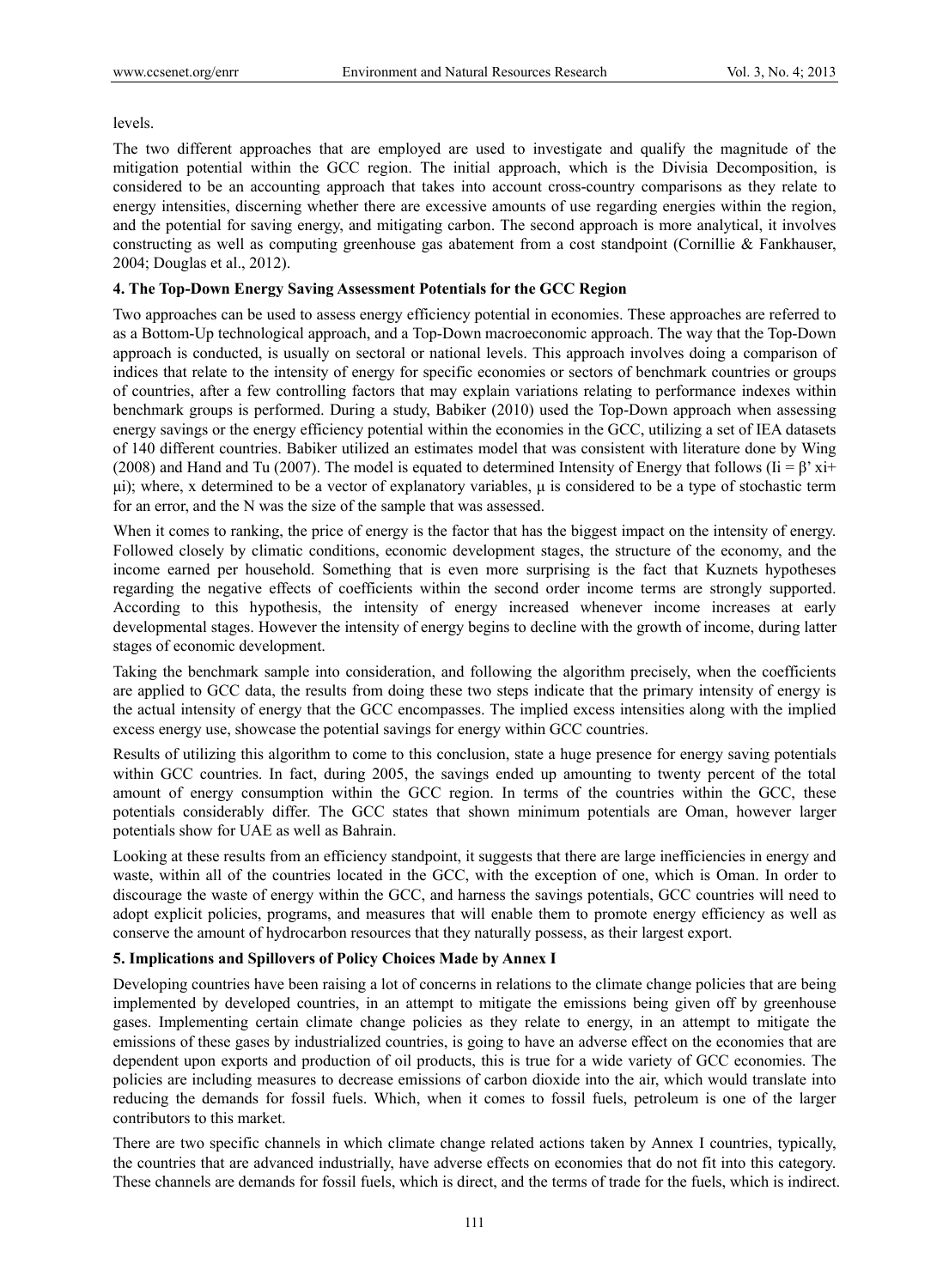The mitigation of greenhouse emissions taken by Annex I parties, will reduce the demands for fossil fuels, as well as depress the international costs for those fuels. This will result in a direct loss in revenue for exporters, such as the GCC, that export hydrocarbons. Implementing specific response measures due by Annex I, can also increase the chances of spillover effects, taking place throughout international trade channels. Restrictions on the utilization of fossil energies within Annex I countries, regardless if they are through taxes or prices, will increase the costs associated with production, and the prices of exportable services and goods. Provided that a larger amount of developing countries that receive imports are Annex I markets, the mitigation actions that are being taken in these regions, will translate into adverse movements, when it comes to trades for companies that are energy-exporting, and still in the developmental stages. Due to the fact that GCC countries are heavy exporters of oil, and their economies are extremely open, there will be a plethora of economies within the GCC that are going to be impacted, when it comes to both of these channels.

However, according to a document filed by the UNFCC, all Annex I countries will have obligations to minimize the impacts that any of their climate response measures may have on countries that are still in the development stages (Babiker et al., 2003). The first step that will need be taken, in order to ensure that this obligation is being met, is to select policy measures that will have the least amount of negative impacts on countries that are still developing. This literature regarding climate change policy designs, should suggest that any policies being implemented, are market-based, comprehensive, and encourage flexibility throughout sources, location, and time, including Kyoto-style flexibility solutions.

### **6. Measures and Policies that Promote Energy Efficiency**

There is a great exert that documents that international experience as it relates to energy efficiency measures and policies that is provided within a report by the Expert Group of the United Nations Foundation (2007), which represents G8 countries. This report identifies that there are price as well as non-price options that incorporate sector-specific policy levels, along with economy-wide levels.

Economy-wide measures and police include crosscutting measures and policies that will help to improve the efficiency of energy overall: (a) incentives for private investments to be made in sectors for energy efficiency, which include creating funding arrangements that can help support investments made in energy efficiency by medium and small sized enterprise, as well as their customers, (b) promoting energy service companies and provisions for fiscal incentives (c) government procurements for energy efficient products, and (d) promoting effective utilize of energy-efficient technologies through educating the public.

### **7. Utilizing Market-Based Instruments to Harness Mitigation Potentials in the GCC**

There are various market-based policy approaches that can be used to harness greenhouse gas mitigation potentials within the GCC region. This analysis is designed to simulate a variety of mitigation scenarios and cases, utilizing the EPPA models that will focus on environmental impacts, cost-effectiveness, as well as welfare implications of the considered policies.

### *7.1 Taxes vs. Prices*

Carbon tax and Cap and Trade are two ways to put a price on the amount of carbon emissions within the GCC. In comparison to other regulatory options that exist, Carbon Tax as well as Cap and Trade are characterized by being cost-effective, market-based, and efficient. However, even though both of these instruments are market-based, they do differ on the various ways they can be utilized on the markets. With the cap and trade systems, regulators are used to determine the quantity that is emitted and the market then determines the price. However, when it comes to the carbon tax system, regulators are what specify the price, while the market is used to determine the quantity of emissions that allowed to be emitted.

### *7.2 The Makeup of The Cap and Trade System*

The primary design variables within cap and trade systems include point of regulation, scope, revenue use, as well as allocation. Scope is what defines what types of greenhouse gases should be included within the trading and what sectors are going to be covered by the scheme. Point of regulation is what refers to the people and the companies that hold permits for emissions, a point of upstream versus downstream regulation points come into play. Allocation is what covers how decisions relating to permits are distributed, and determines if the permits should be given away complimentary or auctioned off. Revenue use is used to define various options with regards of use of the generated revenues that are permitted from the sale. The options typically including limping recycling, tax reductions, and subsidization of renewable energy sources together, into one.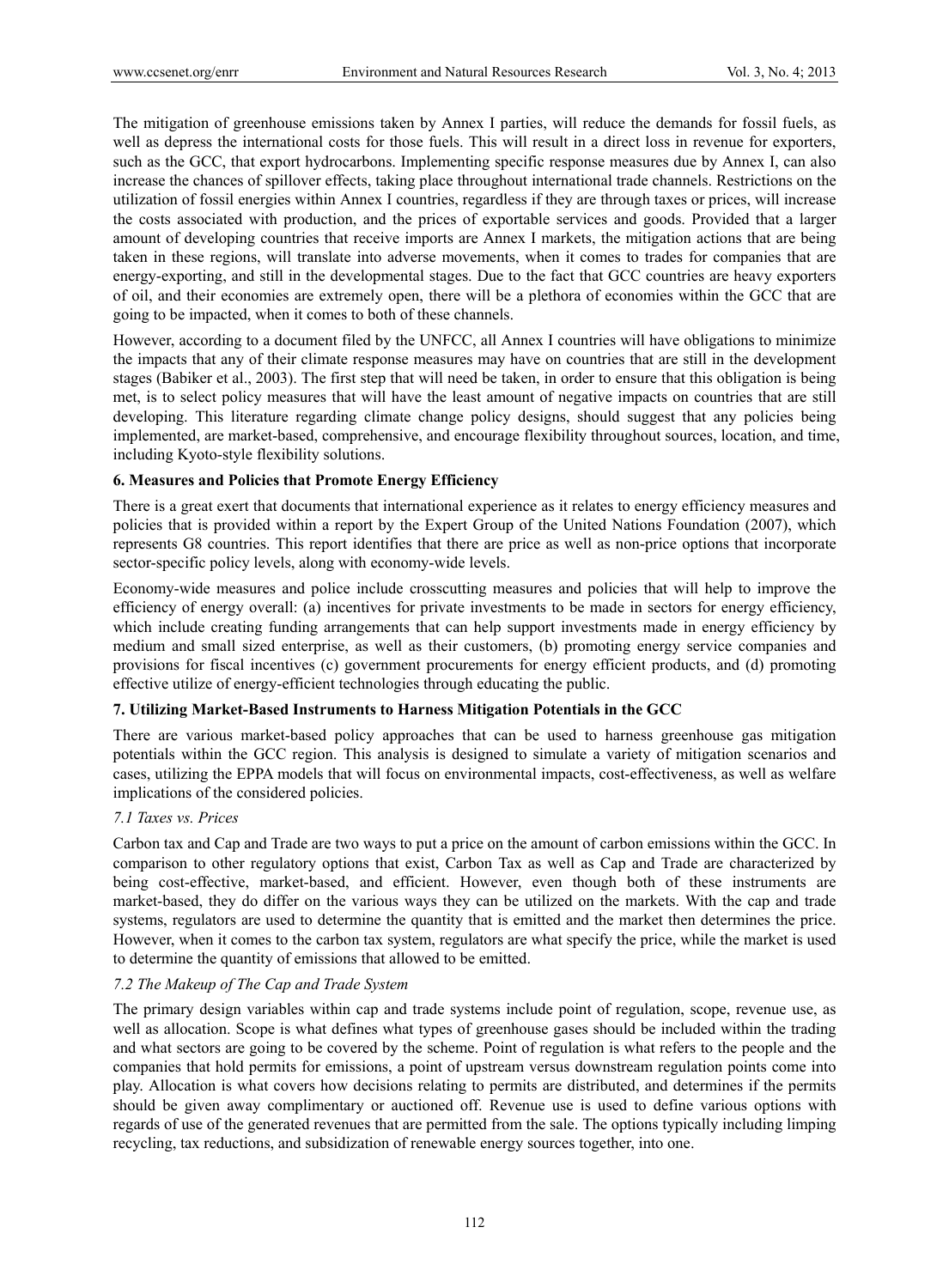#### *7.3 The Pros and Cons: Carbon Tax vs. Cap and Trade*

When considering cap and trade systems versus carbon tax, there are some pros and cons that need to be considered, as they relate to equity, efficiency, technology, uncertainty, administration, and political acceptance.

(a) Efficiency: With perfect information, these two systems are equal when it comes to the effects that they have on the economy, prices, costs, and employment. Emissions targets can be achieved equally with utilizing either the carbon tax or the cap and trade system. Additional efficiency gains may be obtained by implementing either of the systems, as well as utilizing revenue recycling as a means to reduce distorting taxes within the economy, such as capital taxes or labor.

(b) Equity: This refers to distributional implications, basically a matter of who will gain, who will lose, and what will be the costs. Equity differs between the two systems, and depends greatly upon the way that the two systems are implemented. Tax revenues accrue directly to the government, however, proceeds from the sale of carbon permits, may not apply in this manner, based on how the government decides they should be implemented.

(c) Uncertainty: Depending on if the regulator is uncertain regarding the level of emissions or the costs that will be associated with abatement may affects the choices made between price systems and taxes. The Cap and Trade system will assure that the regulator of the meeting regarding the emissions reduction target is met, but will not take costs into consideration; while the carbon tax system will assure that the regulator relating to cost put on the economy per ton is of the amount of carbon emitted is taken into consideration, but the emissions targeted as not addressed.

| % of the cutback |            |          | 10 | 15 | 20 | 25 | 30 | 35  | 40  |
|------------------|------------|----------|----|----|----|----|----|-----|-----|
| 2eq              | <b>USA</b> |          | 15 | 19 | 25 | 50 | 62 | 95  | 120 |
| Ō                | <b>JPN</b> | $\theta$ | 9  | 22 | 29 | 32 | 85 | 130 | 180 |
| \$/ton           | EUR        |          | 22 | 32 | 45 | 62 | 72 | 82  | 120 |
|                  | <b>MES</b> |          | 9  | 19 | 35 | 46 | 58 | 68  |     |

Table 5. Marginal GHG abatement Cost Curves (2020) (Kesicki, 2011) modified by author

(d) Technology: There are some that argue that giving additional attention to costs, carbon taxes are superior in comparison to Cap and Trade systems, when it comes to developing emissions mitigation processes. Companies involved in international emissions trading within developed countries, will be able to purchase their way out of having to obtain cheap reduction units from countries that are still in the development stages, instead of having to invest in costly abatement technologies from home.

(e) Administration: Arguments are being made that the carbon tax systems are simpler to initiate, and they are easier to administer through utilizing existing fiscal structures, whereas implementing cap and trade systems will require the establishments of new markets.

(f) Politically Appealing: Cap and trade system are seen as being accepted more on a political standpoint, than the carbon taxes are.

From a practice perspective, there is a thought that perhaps a hybrid or intermediate systems could possibly emerge instead of utilizing a pure cap and trade system or a pure carbon tax system. Economy-wide cap and trade or a uniform style carbon tax system throughout all sources would be an ideal scenario. In practice, there are some intermediate regulatory schemes that may be possible, such as utilizing a partial cap and trade system, where some of the sectors are capped, and others are directly controlled, and the system of utilizing cap and trade with safety valves. In this type of scenario, there are cap and trade system coverage's along with a regime for carbon price passes that will be administered to pre-determined thresholds.

#### **8. Sector-Specific Demand Management Measures**

Building and Equipment Sectors- The building and equipment sectors possess large potentials when it comes to untapped energy efficiency improvements that can be made worldwide. According to Urge-Vorsatz (2006), the potential amount of energy savings for this sector, could result in thirty four percent, regarding the projected consumption levels for the sector by the year 2020. The potentials for efficiency include energy savings for changing the designs of buildings as well as upgrading appliances and the different pieces of equipment used.

Different measures and policies that may be adopted in order to improve the energy efficiencies of buildings will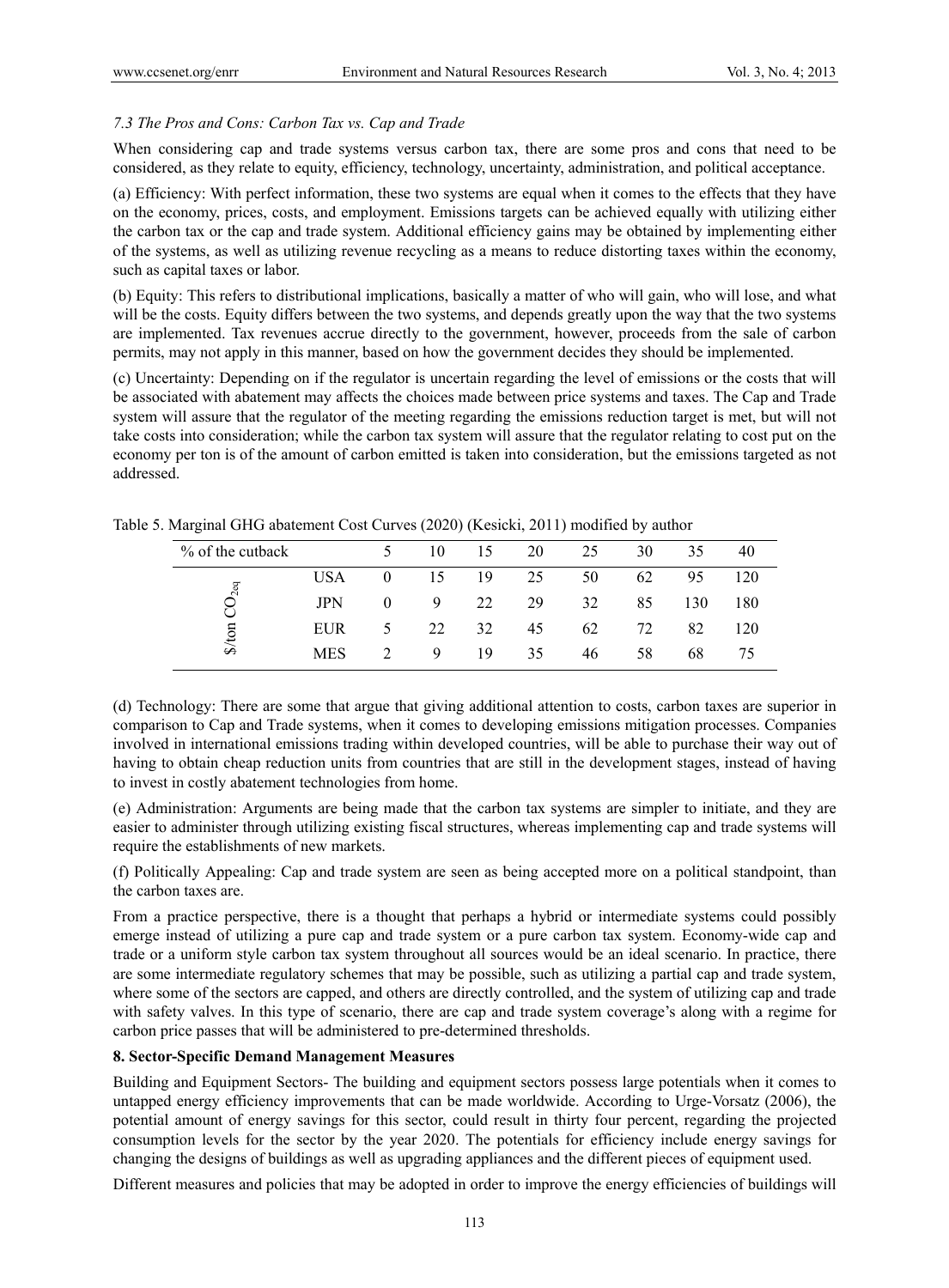include: (a) adopting minimal energy performance standards for new infrastructures being constructed; (b) Encouraging renovations for buildings that presently exist, utilizing energy performance contracting methods that utilize fiscal incentives; (c) Establishing procedures and guidelines for audits and inspections to help verify the compliance of standards; as well as (d) Establishing programs for energy efficiency, that will give buildings and occupants that are within the buildings the ability to identify the energy efficiency of a building, based on certificates awarded to the infrastructure.

The Industrial Sector – The conditions that are necessary for achieving substantial improvements as they relate to the industrial energy efficiency sectors include: improved processes for decisions, access to information, access to technology, access to financing, as well as the ability to verify and measure the achieved savings for energy. Measures and policies that help to create these conditions along with reducing improvements in industrial efficiencies for energy include: (a) energy management standards that relate to large industrial users of energy; (b) Establishing binding targets that reduce the consumption of industrial energy that is done over a specific period of time, and accomplished through negotiating long term agreements that take place between industry and government; as well as (c) minimal energy efficiency standards that are used for crosscutting technologies, along with other large systems that utilize massive amounts of energy.

Transportation Sectors – Measures and policies that can be taken in order to improve the fuel efficiencies within the transportation sector includes: (a) Fleet efficiency standards; (b) Incentives for consumers that purchase vehicles that are fuel efficient; (c) Accelerated retirement plans for vehicles that are geared towards recycling/scrapping older vehicles that are inefficient and replacing them with newer vehicles that have greater efficiency (Alberini et al., 1996). (d) Procurement for the public that exercises amongst its highest efficiency standards as they relate to transport fleets; (e) creating funding mechanisms that are able to operate and build public transit systems that are efficient; (f) putting incentives in place that increase vehicle occupancies and encourage the utilization of public transport systems; and (g) technical support incentives that are aimed to improve logistics and technology of the ways that freight is transported, thus optimizing the fuel that is being used.

Utility Sectors – A few policy options that can be adopted when it comes to making improvements to energy efficiency within the power supply sectors are: (a) Restructuring rates in order to provide attractive incentives regarding utilities to invest in end-use energy efficiencies; (b) Implementing mandatory efficiency obligations and targets for power supply companies along with effective systems for monitoring, auditing, and reporting; (c) minimal generation efficiency standards as they relate to the implementation of new power plants; (d) Institution and policy capacities to reduce losses for transmissions and distribution lines; along with (e) promoting combined cooling, heating, as well as power technologies through regulation standards and with the assistance of government support.

### **9. Recommendations for Measures and Policies in the GCC**

The analysis regarding the trends of energy intensities along with energy-saving potentials helps to prove strong support to the concerns of excessive consumption of energy within the GCC. International experiences seem to suggest that pricing as well as non-pricing policies that deal with wasteful patterns of consumption and promote the efficiency and conservation of energy.

Even though the low energy prices are primary drivers of excessive use of energy within the GCC, the pricing measures along can provide effective cures for two different reasons. First, the successful experiences that some countries that are developed have been able to implement when it comes to pricing measures, may be able to be replicated for developing economies given the large differences that exist with respects to marketing structures, marketing incentives, and marketing institutions. Secondly, given the evaluation of the extremely low GCC price elasticity's, increased for the end-use prices are required in order to discourage energy being used in excess. These large increases as they relate to energy prices within the GCC are not politically feasible.

The non-pricing policy options include capability building measures for Demand Side Management(DSM), and public awareness. To promote awareness for energy conservation within the GCC, efforts need to be done to engage various organizations, such as the government, religious organizations, large corporation, as well as civic society operations. Capacity-building measures should be used in order to target creating an enabling institutional setup as it relates to improving the efficiency of energy, including implementing conservation laws and regulations, research institutions, testing labs, as well as Energy Service Company (ESCO).

Renewable and alternative energy can also be tapped into in remote locations to help reduce distribution losses and large transportation losses within the power grids of the GCC. There are wide ranges of technologies that may be introduced into household sectors that could reduce the demands that this sector has for electricity that is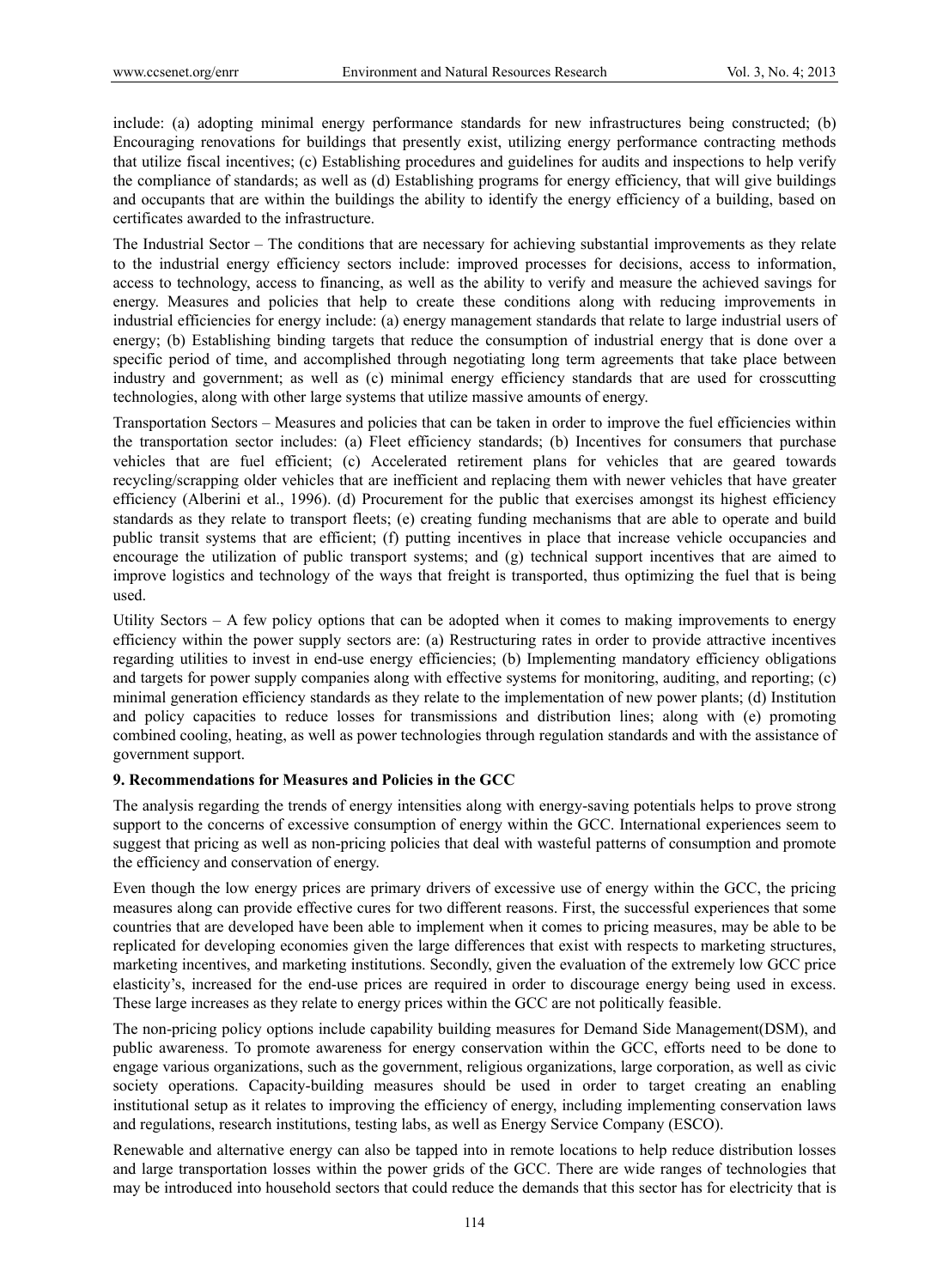emitted from the power grids. Some of the technologies that have a lot of potential if employed within the GCC are solar power, solar for heating water, wind turbines, and solar for air conditioning reasons, just to name a few of these alternatives.

DSM measures are being used widely, and have been able to reproduce great results for a wide array of countries. Based on the results that these measures have had in China, which was once a developing country, as well as India, the potential amount of energy savings along with the applicability within the GCC, following the specific DSM measures is recommended as candidates for promotion energy efficiency within a vast amount of sectors.

#### **10. Conclusions and Recommendations**

Four issues that have arisen within the GCC in relations to climate change policies have been addressed in this paper. These issues include the rising amounts of energy and carbon intensities, the impacts that the response measures that are being implemented by developed countries have on developing countries, as well as the mitigation potentials that exist within the region, as a method to harness the potentials that are available.

Increased carbon emissions pose a challenge when it comes to sustainable developments within the region, and these increase the likeliness that the GCC region is going to be assigned mitigation measurements in the future. With this in mind, there have been some analyses performed as they relate to energy intensities relating to emissions trends throughout the last three decades, confirming legitimacy of the worries that carbon emissions present a challenge for the GCC area.

Relating the impacts that the response measures have on the region, relevant literature was used to discuss the impacts of strength that the Annex I response measures have on the GCC hydrocarbon exporters and the mechanisms that are available to mitigate the negative impacts. Important messages to take away from the literature, is that the mitigation processes being practiced by Annex I parties may have great costs on the welfare of hydrocarbon exporters, and the use of broad policies, which include all of the greenhouse gas related emissions, and are allowing training amongst constrained parties, reducing the welfare impacts.

Details regarding market-based options and different candidate mechanisms that may be employed to harness the mitigation of greenhouse gases in the region has been made. With setting the benchmark, there have been a certain degree of pledges made that indicate the impacts on welfare that the regions that are lowest have when developed countries, are able to efficiently apply market-based instruments in order to carry on with their pledges. There are a lot of lessons that should be taken away from the analyses made. The primary lessons that should be learned, include the importance of carefully monitoring the regions carbon footprint, the roles that incentives and demand management policies play, in order to promote energy efficiency and reduce carbon emissions within the GCC region, the potential gains that can be made from actively participating in international carbon markets, trough the utilization of CDM, the utilization of market-based and efficient policy instruments in order to help pursue the objectives outlined for climate changes, the contribution of climate policies to the quality of air, and the roles that green tax reforms along with other sweetners to improve the welfare of economic of domestic carbon policies play.

Within the GCC region, energy intensities are extremely high. What is even more alarming is the fact that these intensities within the region, are expected to accelerate, with the growing pressures that are being put on the region, to move towards being an industrialized energy-intensive area. Apart from the vast amount of environmental issues that it causes, increasing the use of hydrocarbon in order to adhere to the domestic needs of the GCC will require the need for costly capital investments to be made, which will eventually end up compromising the future of the hydrocarbon targets that the GCC has set forth. Therefore, a quest for energy savings and efficiency within the GCC countries will prove to be an endeavor that is a win-win scenario for all parties involved.

Energy intensity trends and the scopes where potential energy savings exist within the GCC have been explored. Surprisingly enough, there is a large presence where savings potentials can be realized within the region. Being able to harness these potentials is going to require some programs along with active policy efforts to be implemented. The international experience, as it relates to measures and policies to promote the efficiency of energy and additional recommendations have been made.

Given the fact that there are energy saving models that can be followed, and the increased sense of urgency within the GCC, for states to act upon this now, these recommendations help to prove essential ingredients that need to be employed for designing the nations region-wide efficiency programs for energy.

### **References**

Alberini, A., Harrington, W., & McConnell, V. (1996). Estimating an emissions supply function from accelerated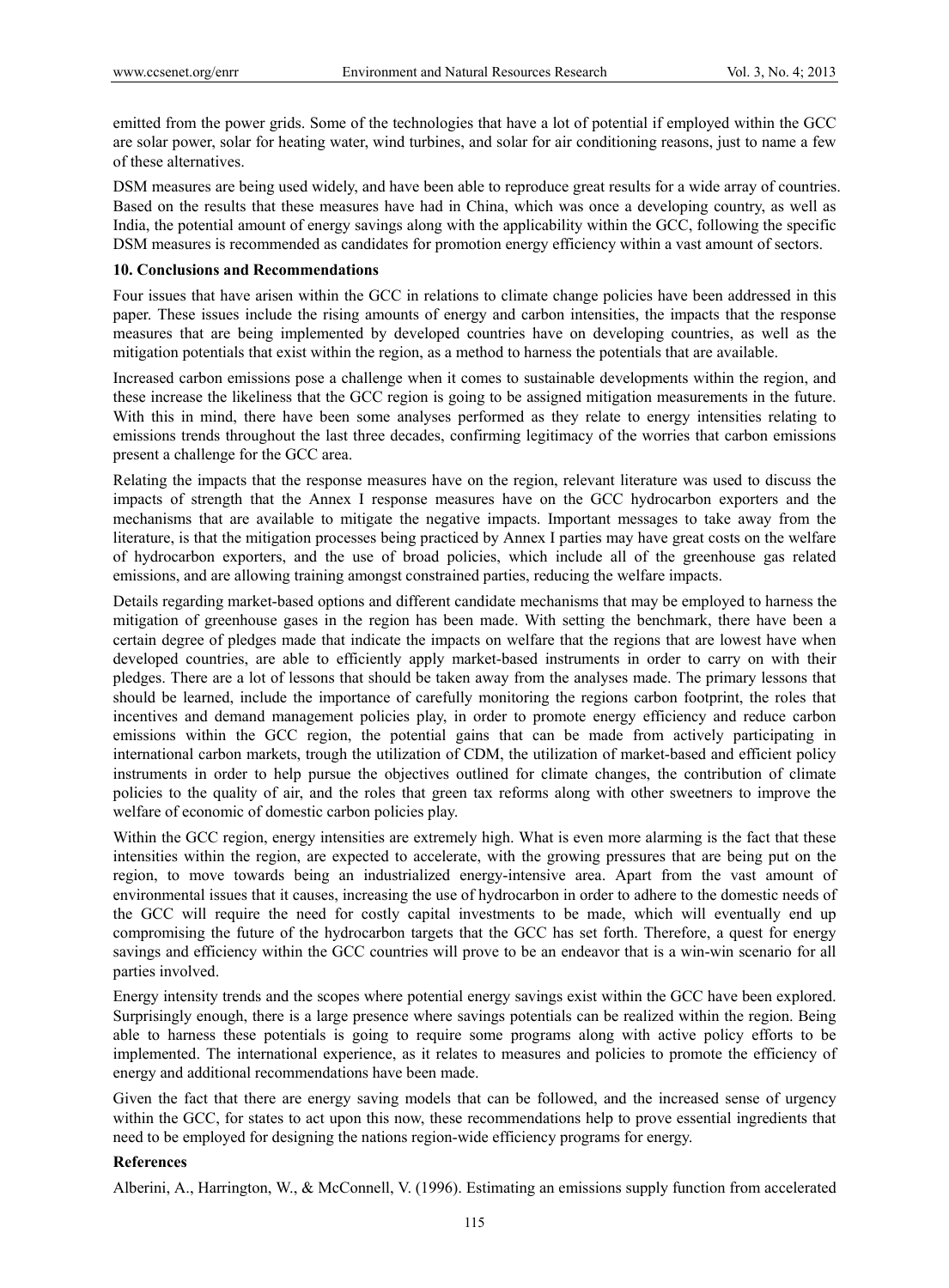vehicle retirement programs. *Review of Economics and Statistics, 78*(2), 251-265. http://dx.doi.org/10.2307/2109927

- Babiker, M. (2010). The Potentials for Energy Savings in the GCC Economies. *Journal of Development and Economic Policies, 12*(1), 31-58.
- Babiker, M., & Mohammed, A. F. (2012). Climate Change Policy in the MENA Region: Prospects,Challenges, and the Implication of Market Instruments. *A 1st draft chapter on Climate Change submitted to ERF*. Cambridge UK, University Press.
- Babiker, M., Metcalf, G., & Reilly, J. (2003). Tax Distortions and Global Climate Policy. *Journal of Environmental Economics and Management, 46*, 269-287. http://dx.doi.org/10.1016/S0095-0696(02)00039-6
- Cornillie, J., & Fankhauser, S. (2004). The energy intensity of transition countries. *Energy Economics, 26*(3), 283-295. http://dx.doi.org/10.1016/j.eneco.2004.04.015
- Douglas, S., & Nishioka, S. (2012). International differences in emissions intensity and emissions content of global trade. *J. Dev. Econ., 99*(2), 415-427. http://dx.doi.org/10.1016/j.jdeveco.2012.05.003
- Fabian, K., & Neil, S. (2011). Marginal abatement cost (MAC) curves: confronting theory and practice. *Environmental Science & Policy, 14*, 1195-1204. http://dx.doi.org/10.1016/j.envsci.2011.08.004
- Hang, L., & Tu, M. (2007). The impact of energy prices on energy intensity: Evidence from China. *Energy Policy, 35*(5), 2978-2988. http://dx.doi.org/10.1016/j.enpol.2006.10.022
- Hill, J., Stellmes, A., Udelhoven, Th., Röder, A., & Sommer, S. (2008). Mediterranean desertification and land degradation. Mapping related land use change syndromes based on satellite observations. *Glob. Planet. Change, 64*, 146–157. http://dx.doi.org/10.1016/j.gloplacha.2008.10.005
- Jasper Faber (CE Delft), Brigitte Behrends (Marena Ltd), & Dagmar Nelissen (CE Delft). (2011). *Analysis of GHG Marginal Abatement Cost Curves*. Delft, CE Delft.
- Mario, C. (2012). Energy metrics for driving competitiveness of countries: Energy weakness magnitude, GDP per barrel and barrels per capita. *Energy Policy, 38*. 1330-1339.
- Michel, den E., Paul L., & Detlef, van V. (2013). Abatement Costs of post-Kyoto climate regimes. *Energy Policy, 33*(16), 2138-2151.
- Michel, M. V., Brink, A. B., Robert, J. S., Martin, B., & Mark, S. S. (2008). Climate change and desertification: Where do we stand, where should we go? *Global and Planetary Change, 6*(3-4), 105-110.
- Sue, W. I. (2008). Explaining the declining energy intensity of the US economy. *Resource and Energy Economics, 30*(6), 21-49.
- Sun, J. W. (1998). Changes in energy consumption and energy intensity: A complete decomposition model. *Energy Economics, 20*, 85-100. http://dx.doi.org/10.1016/S0140-9883(97)00012-1
- The Energy and Resources Institute (TERI) of India. (2003). *Demand Side Management from a Sustainable Development Perspective* (p. 246). Delhi, India.
- UN, Department of Economic and Social Affairs, Population Division. (2012). *World Urbanization Prospects: The 2011 Revision* [CD-ROM Edition]. United Nations. Retrieved June 8, 2012, from http://esa.un.org/unpd/wup/CD-ROM/Urban-Rural Population.htm
- UNDP. (2011). *Arab Development Challenges Report 2011: Towards the Developmental State in the Arab Region*. United Nations Development Program. Retrieved June 8, 2012, from http://www.undp.org/content/undp/en/home/l ibrarypage/hdr /arab-development challenges-report-2011/
- United Nations Climate Change Secretariat. (2012). Retrieved from http://unfccc.int/ghg\_data/ghg\_data\_unfccc/ghg\_profiles/items/4625.php
- United Nations. (2000). Millennium Development Goals. *Resolution A/55/L.2*. New York, USA.
- Urge-Vorsatz, D. (2006). Improving energy efficiency in buildings: Opportunities, promises, challenges and solutions. *Proceedings of Using Energy and Materials More Efficiently: A Precondition for Sustainable Development*. Seoul, Korea.